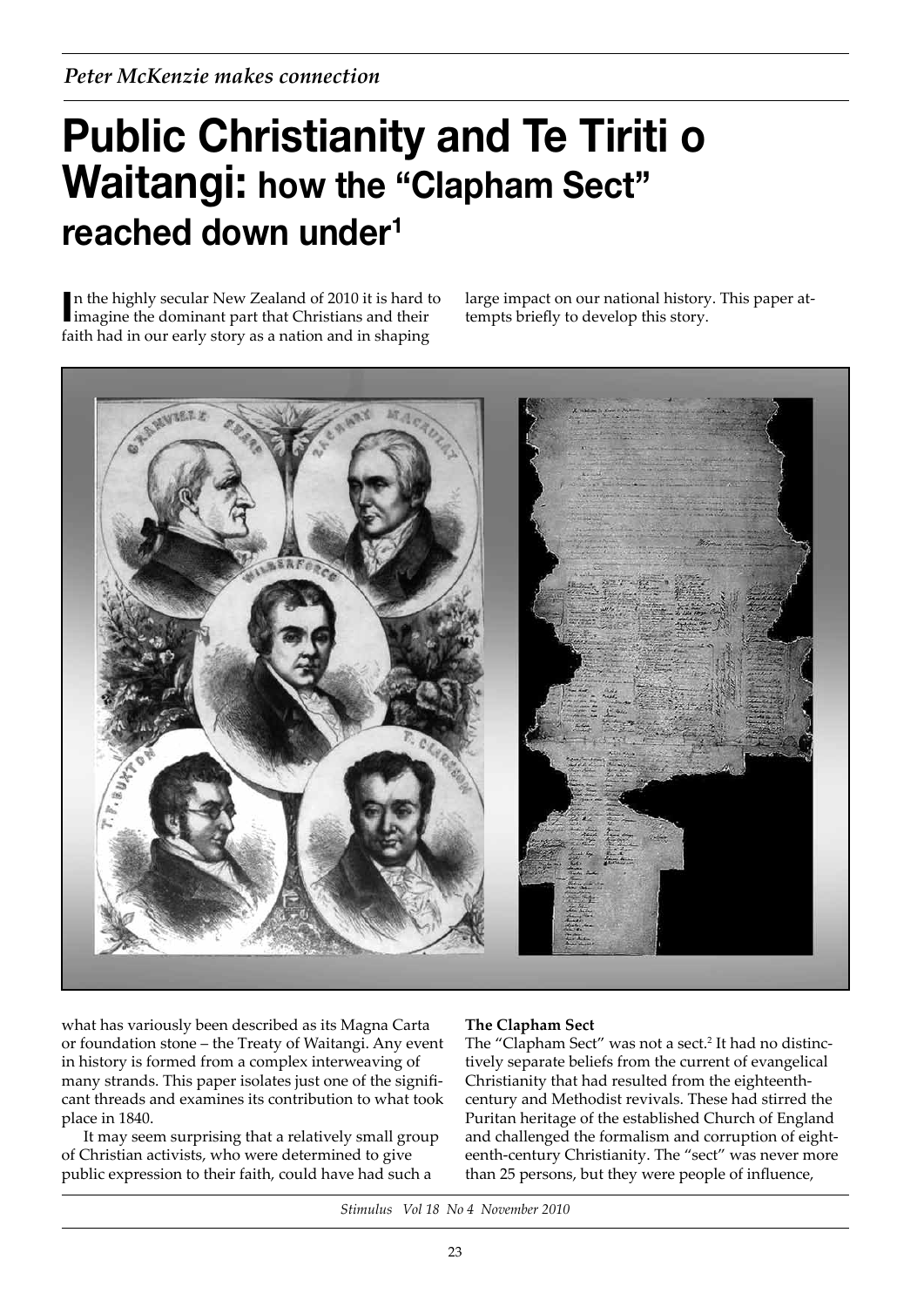many choosing to live close to each other in the village of Clapham, near London. Many were MPs and they included prominent members of the Board of the East India Company, which then controlled the British-ruled provinces of India.3

What was distinctive about this group was their commitment to living out their Christian faith in public life and their determination to provide a vital Christian presence, not only in Parliament (where they were known as "the saints"), but through their promotion and support of numerous "societies", providing an active Christian front on almost every issue of the day. They are best known for William Wilberforce's leader-

*"What was distinctive about this group was their commitment to living out their Christian faith in public life and their determination to provide a vital Christian presence ..."*

ship of the campaign in Parliament against slavery and succeeded over the course of 20 years in awakening the conscience of the nation, taking on the powerful West Indian slaving lobby – and winning. The film "Amazing Grace" gives a popular and, for the most part, historical

## **The Missionary movement and the CMS**

To gauge the missionary movement's impact on the colonising of New Zealand, one needs only to look at those colonies that preceded the missionary movement. The American colonies were settled more than 150 years before New Zealand. Australia was first selected as a penal colony 50 years before. The first encounters with "native peoples" in those colonies took place before the missionary movement deriving from the great missionary societies of the late eighteenth and early nineteenth centuries. In the American colonies, evangelising the "Indians" was of little interest. Heroic missionary efforts were made by a few individuals such as David Brainerd and John Eliot, but attracted little support or interest from either the Puritan colonies or Virginia. Australian colonisation began around the time the Clapham Sect was forming, before it had gained real influence. The often brutal encounters with the indigenous peoples in both countries were regarded later in England as deplorable.

By the time New Zealand was first colonised, attitudes towards indigenous peoples had significantly changed and to a large extent the rise of the missionary movement was responsible.

The Clapham Sect played a major part in this improvement. The first missionary societies – the Baptist Missionary Society and the London Missionary Society – owe their origin to William Carey and those who gave him support. The Clapham Sect was not slow in following Carey's initiative and in 1799 the society which became the CMS was founded with strong support from



account of this campaign.

The story impacts on New Zealand history through the generation of evangelicals following Wilberforce. It does so in three respects which can all be called the legacy of the Clapham Sect:

- a) the missionary movement and the Church Missionary Society (CMS);
- b) the Aborigines Protection Society; and
- c) the dominant presence of the second generation in the Colonial Office.

the Clapham Sect and, given the Clapham Sect members' Anglican affiliation, the CMS became the evangelical missionary arm of that church. Samuel Marsden, who pioneered missionary endeavour in New Zealand, was a CMS missionary to New South Wales and the first missionaries in New Zealand were from the CMS. They were followed after nearly a decade by members of the Wesleyan Missionary Society, another offshoot of the eighteenth-century revivals.

The Clapham Sect, intertwined with this early movement, used its influence on the Board of the East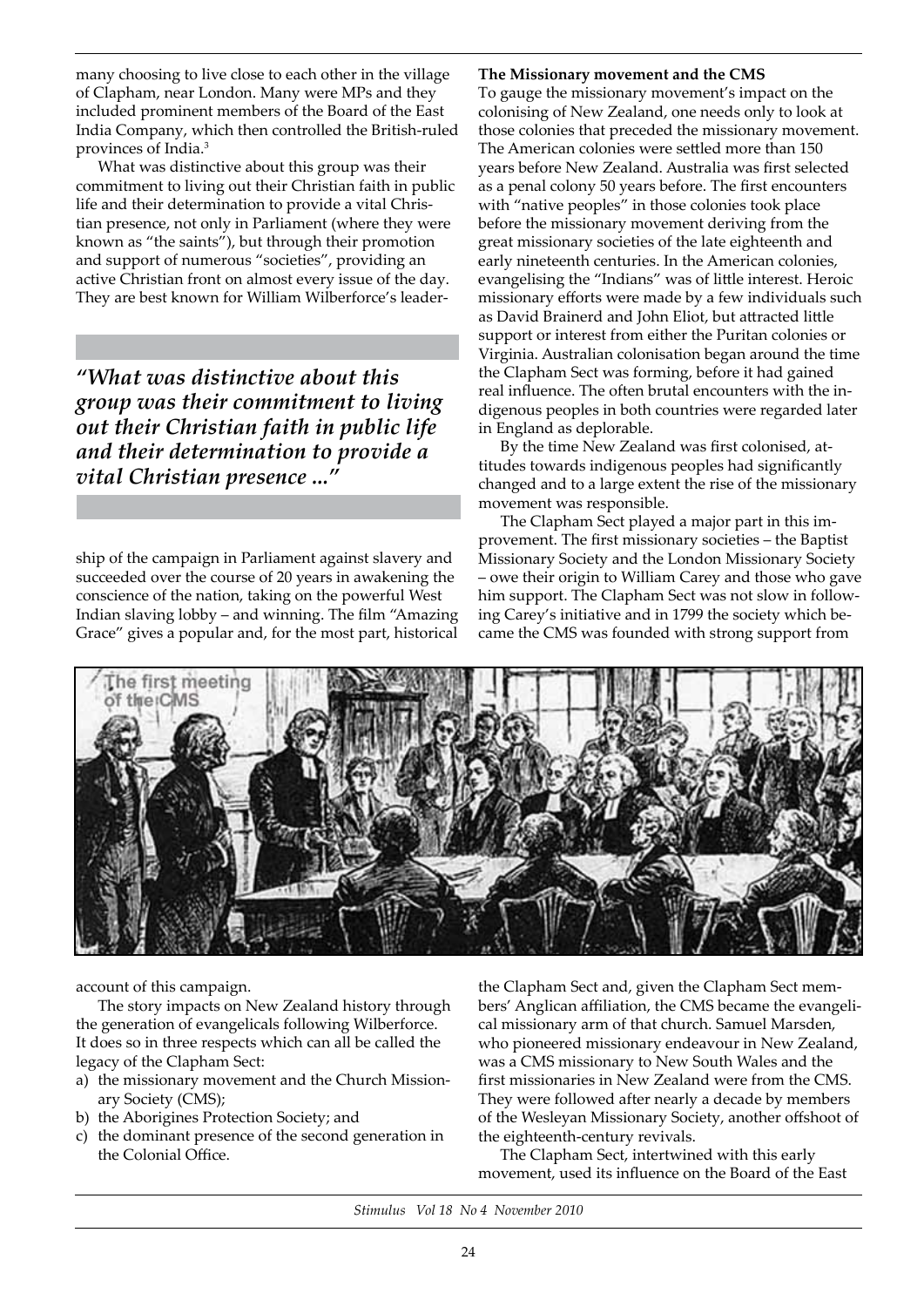India Company and in Parliament to have legislation passed in 1813 granting Christian missionaries access to India. This took a campaign as long as the one pursued to end the slave trade  $-20$  years.<sup>4</sup> It was hugely significant for New Zealand 25 years later. The hostility to evangelism in British-ruled territories was broken down and from that point British expansion and mis-

sionary enterprise walked hand in hand albeit uneasily at times.<sup>5</sup> Tomkins describes the impact of the Clapham Sect's contribution thus:

> *What was at stake in the Clapham Sect's proposals for India was a vision for a new kind of empire. The British Empire in Africa was a matter of mere pillage, that in the Caribbean, slave-driving; British North America*

*"The evangelicals regarded the contact between British colonists and the North American Indians and the Australian Aborigines as having been disastrous for these native races and opposed settlement in any new colonies."*

*had carried on, as far as possible, as if the native peoples didn't exist; and British India was a secular trading concern. Clapham believed that British presence should improve the world, spiritually, materially, socially and politically; that Britain had the truest religion, the most benign constitution and the most advanced society, and was duty bound to share it.*<sup>6</sup>

Astonishingly, in his major recent study on the rise and growth of the "Anglo-World", *Replenishing the Earth*, James Belich omits any mention of the missionary movement as part of the story of British expansion in the nineteenth century.7 This illustrates how much ground Christianity has to make up in the public square today.

## **The Aborigines Protection Society**

The abolition of the slave trade in 1807 did not end the work of the Committee on the Abolition of the Slave Trade, but few active steps were immediately taken to renew the battle to abolish slavery itself. Energy initially went into enforcing the abolition of the trade by keeping pressure on the British government to use the Royal Navy to suppress the trade and by gaining international support for the banning of the trade. In 1821, Wilberforce's declining health led him to pass the chair of the Committee to a young MP, Thomas Fowell Buxton, another evangelical Anglican, who was related to Elizabeth Fry and a supporter of various humanitarian causes, particularly the abolition of the death penalty (except for murder).8

Younger anti-slavers pressed for a new society, dedicated to opposing slavery. This was formed in 1822 with Buxton as chairman. With the energetic support of Thomas Macaulay and James Stephen the campaign was renewed. It was not until 1833 that abolition was achieved and then only with a huge £20 million compensation to the slave owners. Just before he died, Wilberforce received news that the Bill would pass.

With slavery abolished in 1833, the evangelicals who had supported this measure turned their energy to what they perceived to be the next pressing abuse crying out for attention. They found this in the plight of "native" or aboriginal peoples who had been the victims of exploitation with the expansion of the European powers into the new world. The evangeli-

> cals regarded the contact between British colonists and the North American Indians and the Australian Aborigines as having been disastrous for these native races and opposed settlement in any new colonies. The Aborigines Protection Society was formed in 1837.

In its first report, the Society's Committee gave as reasons for its establishment:

*The abhorred and nefarious slave traffic, which has engaged for so long a period the indefatigable labours of a noble band of British philanthropists for its suppression and annihilation, can scarcely be regarded as less atrocious in its character, or destructive in its consequences, than the system of modern colonization as hitherto pursued.*

*The two questions are indeed intimately blended with one another; and the energetic spirit that would universally suppress the slave traffic, cannot rest without a corresponding effort to rescue and elevate the coloured races at large.*<sup>9</sup>

Those involved in establishing the Society, including Buxton and a leading Quaker, Dr Thomas Hodgkin, had already in 1836 lobbied Parliament to investigate and report on the treatment of "aborigines" in the British colonies and areas of British expansion. The Parliamentary Select Committee on Aborigines (of which Buxton was a member) produced a report highly critical of the way native peoples had been treated in the course of colonisation. It urged that steps be taken to either prohibit further British colonisation or introduce safeguards to protect native peoples from the expropriation of their land and the destruction of their way of life.10 Building on this report's impact, Buxton and other evangelicals established the Aborigines Protection Society.<sup>11</sup>

## **The second generation of evangelicals in the Colonial Office**

In the 1830s, the Colonial Office was dominated by evangelicals who were the second generation of the Clapham Sect. Lord Glenelg, Secretary of State for the Colonies 1835-39, was the son of Charles Grant, a prominent member of the Clapham Sect. Sir James Stephen, the significantly more able Under-Secretary (1836 -1847, nicknamed Mr Mother Country and Mr Over-Secretary by E.G. Wakefield and other opponents), was the son of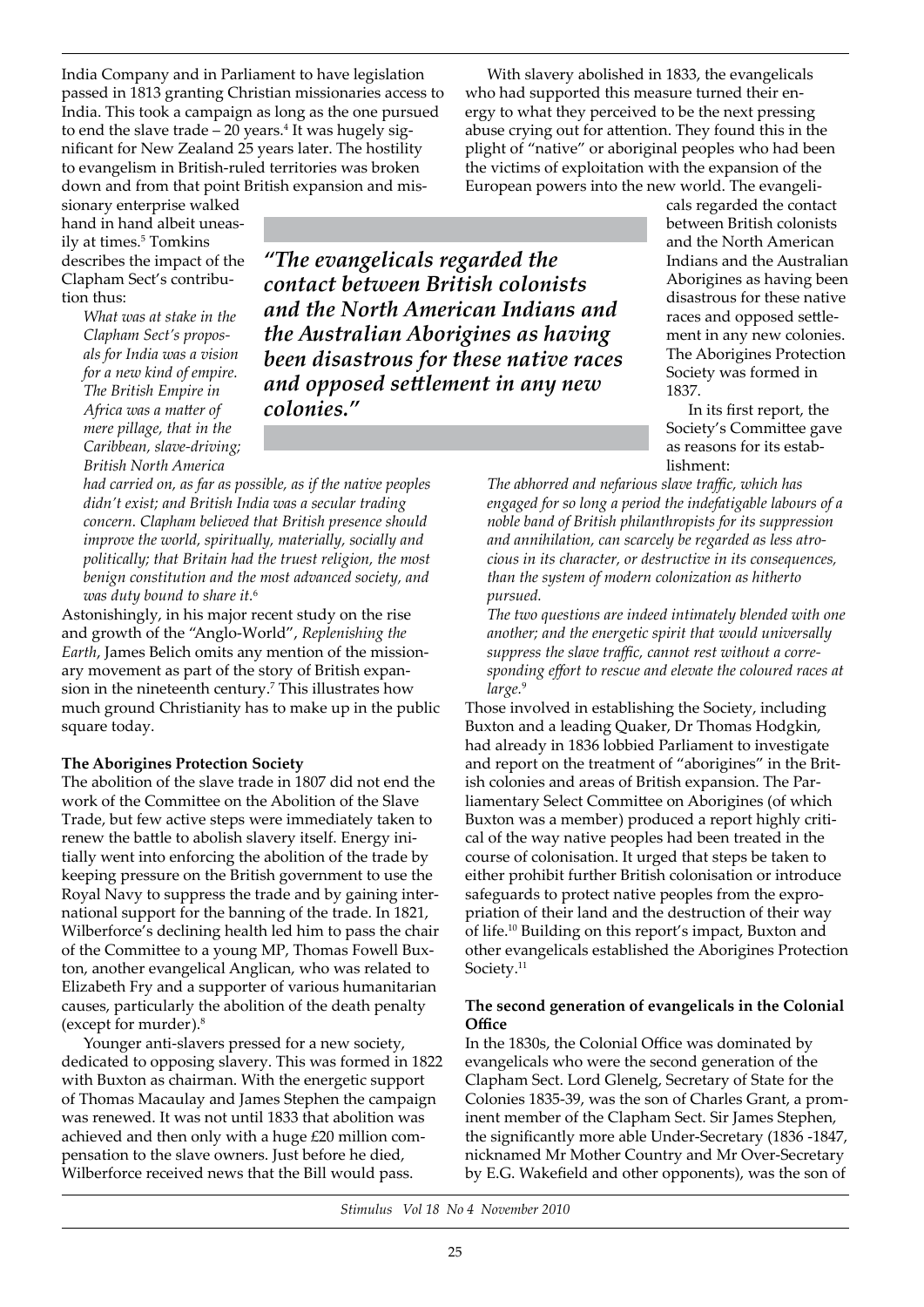Wilberforce's close confidant and brother-in-law, James Stephen. Stephen and Glenelg had close links with those involved in the Aborigines Protection Society and had been Vice Presidents of the CMS, while Stephen had been on the board of the CMS for nine years. Dandeson Coates, Lay Secretary of the CMS, was a powerful influence on the Colonial Office.

There was considerable tension between this alignment of interests (all deeply influenced by the evangelical movement), often referred to as the "humanitarians" who were opposed to colonising New Zealand, and the

commercial interests led by Edward Gibbon Wakefield and those involved in the New Zealand Company who were lobbying equally strongly to establish a colonial settlement in New Zealand.12

Initially, under the influence of Coates, Glenelg was hostile to any proposals for British settlement of New Zealand and opposed Wakefield's plans for colonisation, but by 1837 he had changed his

mind. This was partly due to a new acceptance by the Aborigines Protection Society that the lawless activities of some of the growing number of Europeans now living in New Zealand meant that the best prospect for New Zealand was to permit settlement by hard-working, skilled settlers as advocated by Wakefield and the newly formed New Zealand Association. A merger of the two races would advance religion and the fruits of civilisation. Stephen, who viewed Wakefield very negatively, was persuaded that, left unchecked, the lawless element among existing settlers would exterminate the Maori and Britain should therefore seek to take control of the situation, enforce law and order, and introduce a strict policy to regulate the sale of Maori land.

*Zealand."*

This view found strong support in a petition taken up by missionaries in New Zealand in early 1837 urging British government intervention to control the growing disorder created by unruly ex-convicts and other violent elements. James Busby, the British Government Resident in New Zealand, also reported on the lawless activities of runaway convicts and other British subjects and claimed that without intervention from the British government there was serious risk that the Maori race would become extinct. Glenelg was persuaded to grant Wakefield's New Zealand Association a charter to settle New Zealand,<sup>13</sup> believing that under Wakefield's enlightened principles of colonisation a better class of settler would be attracted to New Zealand.

Glenelg, not a decisive person, appears soon to have had second thoughts about the wisdom of permitting a private company to have responsibility for a new colony. Negotiations broke down. The critical point came with a report from Captain William Hobson in

early 1838, returning after a visit to New Zealand. Hobson reported that with 2,000 British residents already in New Zealand, the number of settlers was bound to increase and the British government could not avoid taking responsibility for "establishing law and order in the areas where settlement had taken place". This, he recommended, should be achieved by sending a Government representative to New Zealand to negotiate the cession from Maori chiefs of sovereignty over such parts of the country as might be best adapted for a colony, while future land purchases should be forbidden except

through the Crown.14

It was in this proposal that the Treaty of Waitangi was born. It immediately appealed to Coates of the CMS who, with support from missionaries in New Zealand, was lobbying the Colonial Office strongly against private enterprise being put in control of settlement. Glenelg, increasingly less enamoured of the New Zealand Company, accepted Hobson's plan. With support from

Coates, Captain Hobson was offered the position of consul to New Zealand (later raised in status to Governor) and the Colonial Office began to prepare his instructions.15 Hobson was known as an evangelical who, on his previous New Zealand visit, had established good relationships with the missionaries.

It is clear from Peter Adams' detailed account of the complex series of events at this time that the humanitarian influence on Colonial Office policy was in the end decisive in the decision to enter into a Treaty with Maori and not entrust the founding of the colony to a private company dominated by settler and commercial interests. As Adams puts it:

*The reason for this change of mind lay in the basic sympathy which Glenelg had always had for the evangelical humanitarian argument that European colonization debilitates, demoralizes, and destroys indigenous peoples and their societies, an argument which had constantly been urged by the Church Missionary Society against the New Zealand Association.*<sup>16</sup>

In this way the Clapham Sect's second generation reached down-under and ensured that, in however fractured a way, European settlement of New Zealand would respect the indigenous people of this country and in its early years would partner with those of a "humanitarian" outlook in New Zealand, the missionaries. New Zealanders today can rightly feel relief that at the time of the Treaty this "humanitarian" outlook won the day against the alternative prospect that Wakefield would have become the first governor and the private New Zealand Company under its commercial charter would have had responsibility for land purchasing and relationships with Maori.

*Stimulus Vol 18 No 4 November 2010*

*"... the 'humanitarians' ... were opposed* 

*establish a colonial settlement in New* 

*to colonising New Zealand, and the commercial interests led by Edward Gibbon Wakefield and those involved in the New Zealand Company who were lobbying equally strongly to*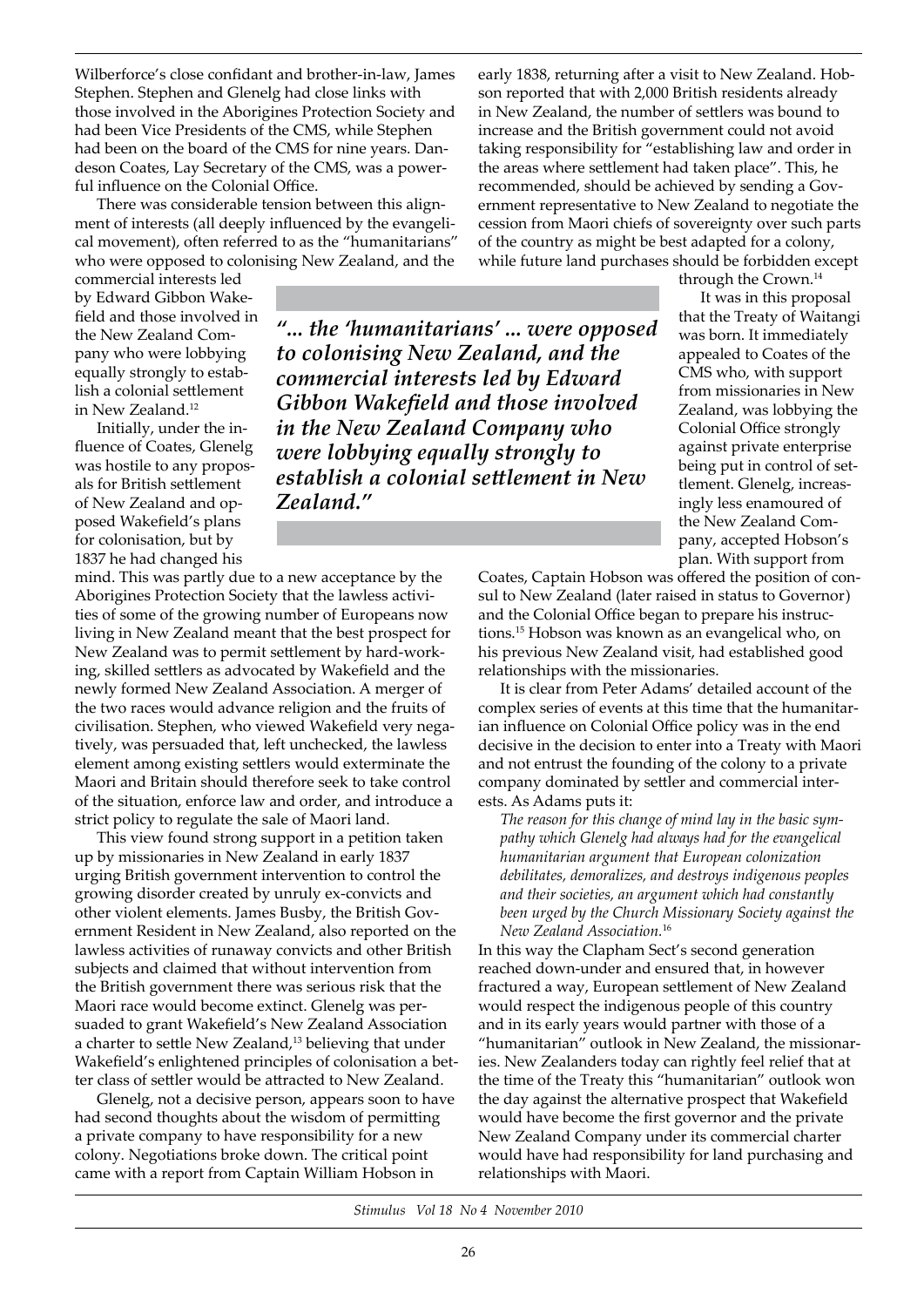# **Hobson and FitzRoy**

Before Glenelg could implement this proposal he was forced to resign over difficulties in Canada and it was left to his successor Lord Normanby to carry through the plan. It was under Normanby that the British Government was prepared to consider taking over the whole of New Zealand and treat with Maori on that basis. The Government's hand was forced by Wakefield's attempt to pre-empt Hobson's arrival in New Zealand, by sending the *Tory* and other ships to Port Nicholson (now Wellington) in 1839 to acquire large tracts of land

before a treaty could be entered into.<sup>17</sup>

Hobson worked closely with the missionaries who were seen as an essential part of British policy for New Zealand. The Colonial Office (and Hobson) distrusted the New Zealand Company and that distrust was increased by the Company's attempted subversion of the Government's actions. Hobson received little co-operation from the Company or

*"... a successful campaign to hold the Colonial Office and the Governor to the Treaty was fought by the missionaries, backed strongly by the Aborigines Protection Society and the CMS, and this again had lasting implications for Maori/Pakeha relations in New Zealand."*

other settlers. Missionaries were used to translate the Treaty and explain it to the Maori. Without their backing and support it would have been very difficult for Hobson to have achieved the outcomes the Colonial Office sought.

Hobson's early death made it important that the Governor to succeed him would be able to work closely with the missionaries. Dandeson Coates lobbied for an evangelical, Captain Robert FitzRoy, to be appointed. It is likely that the Aborigines Protection Society also had a close interest in this critical appointment. FitzRoy had a tense period of office plagued by the aftermath of the Wairau "affray" (Hone Heke's "insurrection" in the north) an empty exchequer and few resources, including only a handful of soldiers. British policy was to make the colony self sufficient by obtaining its revenue from land sales. When Maori refused to sell more land, the Governor had no revenue. FitzRoy resorted to dubious methods of land sale by trying to circumvent the Crown's right of pre-emption and so was recalled.

This was a major setback for the missionaries. The evangelicals had already lost their ascendancy in the Colonial Office and the new Colonial Secretary was Earl Grey who was deeply influenced by the legal and political ideas of Vattel (1714-1767; main political work published in 1758) and Locke (1632 – 1704; main political work published in 1689) respectively and took a very different view of the rights of indigenous peoples. Stephen had health problems and resigned soon afterwards in 1847. The CMS and the Aborigines Protection Society were no longer in a position to influence the appointment of the new governor. The next governor, George Grey, who assumed office in late 1845, demanded troops and money in advance and began without the handicaps that FitzRoy had suffered. Grey resented missionary influence and manipulated the newly appointed bishop, George Selwyn (an appointment itself resented by the missionaries), into ousting the leading CMS missionary, Henry Williams.

By 1847, then:

- both the Colonial Office and the direction of government policy in New Zealand were out of evangelical hands.
- the Colonial Office had passed to Earl Grey and the

great land and property owners). The Whigs ( and self-interested settlers in New Zealand) were influenced by Vattel's approach to sovereignty, emphasising the European-style nation state and lack of indigenous peoples' rights, and by Locke's views on property rights and use of "wastelands" (i.e. lands that were "wild", being uninhabited or uncultivated).

Whig Party (the party of

The collapse of missionary influence on Colonial Office policy and successive governors led to a corresponding increase in settler influence and demands, reinforced by the growth in their numbers.

## **European "wastelands" philosophy**

The "wastelands" philosophy significantly altered how land rights and sovereignty were understood after 1840.18 Adams succinctly puts the critical issue thus:

*… the Maoris saw the protection of their lands as the crux of the matter. They had no doubt that all their lands, cultivated or otherwise, were confirmed to them by the Treaty. Neither had William Hobson, who acted on that basis during the brief course of his administration till his death in September 1842. [A different view was put forward by Governor Gipps in Australia and others] based on … North American experience where European powers, international jurists and the Supreme Court of the United States had all agreed that indigenous peoples, "uncivilized tribes", of any country had merely "a qualified dominium over it, or a right of occupancy only". Therefore the Maoris did not own the waste land in New Zealand but only the land they "occupied" in the sense of cultivated or lived upon. The Crown owned the waste land.*<sup>19</sup>

On this issue a successful campaign to hold the Colonial Office and the Governor to the Treaty was fought by the missionaries, backed strongly by the Aborigines Protection Society and the CMS, and this again had lasting implications for Maori/Pakeha relations in New Zealand. In 1846, Earl Grey issued instructions to Governor Grey to review and register land titles on the basis that Maori were only entitled to occupied and cul-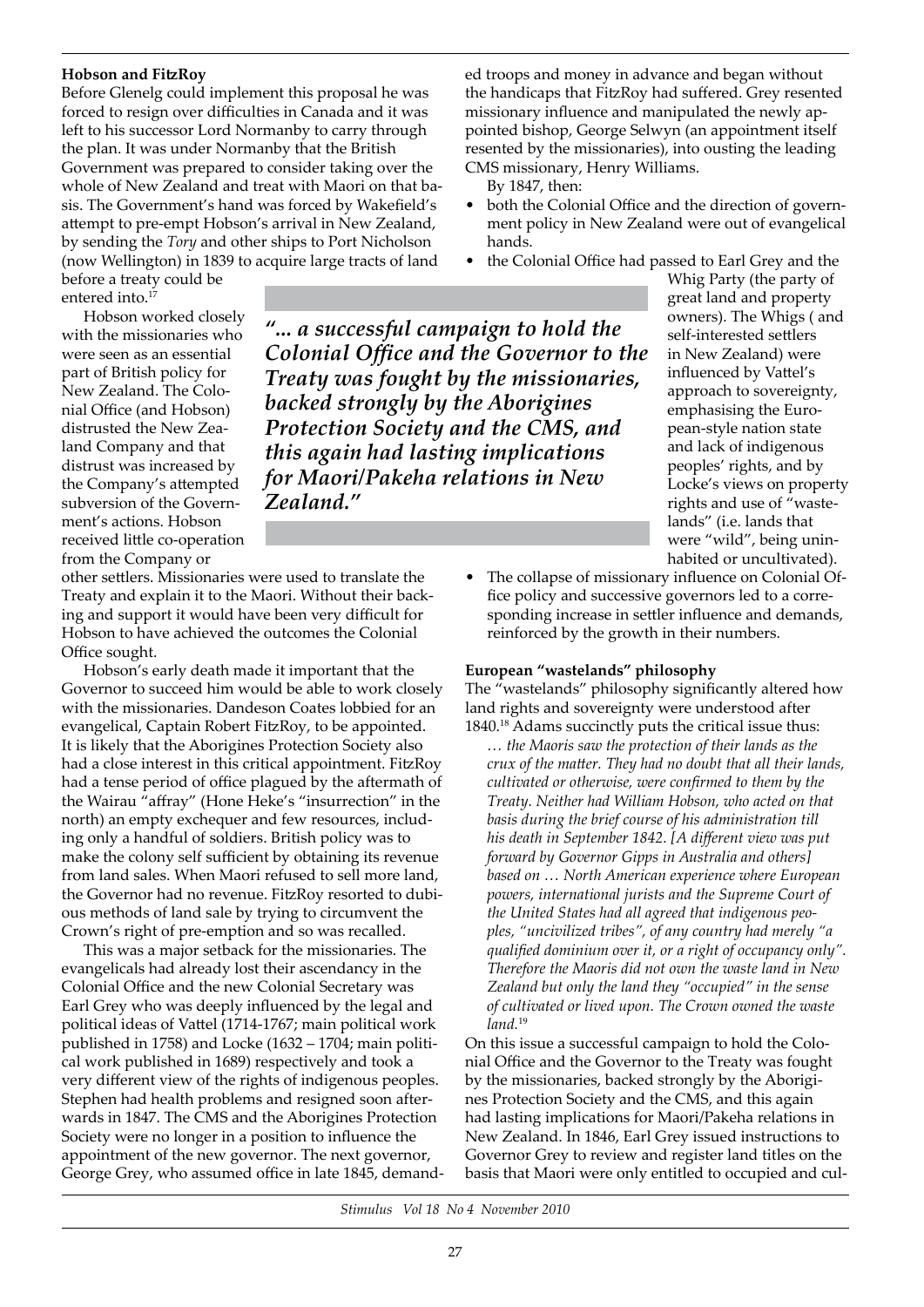tivated land. Governor Grey and many settlers realised that such a move would inflame Maori and be seen as contrary to the promises in the Treaty, but Governor Grey was not prepared to be seen to resist the instruction. The policy provoked a strong reaction and active campaign on the part of all those interests who had supported the Treaty, including Chief Justice William Martin, the missionaries and church leaders such as Bishop Selwyn, all with the tacit support of Governor Grey. Earl Grey backed down and stated that he had no intention of overturning the Treaty.20

Adams explains the significance of this action thus: *Undoubtedly, the most significant outcome of the debate between the Colonial Office and the New Zealand Company about the meaning of the land guarantee was the recognition by the British Government that the Treaty of Waitangi would have to be interpreted according to the way in which the Maori signatories understood it, rather than according to European theories about the land rights of aboriginal peoples.. This recognition prevented the outbreak of a major war or series of wars such as occurred in the 1860s ….*<sup>21</sup>

But although this battle was won by the humanitarian lobby, the war was lost. The "European theories" had

taken a strong hold on settler opinion and when self-government came to New Zealand under the Constitution Act 1852, the colonial Parliament – which was in reality a settler Parliament – introduced measures to facilitate land sales that led, within the next 40 years, to the sale and, after the land wars, the confiscation of most of the "wastelands".<sup>22</sup>

**Treaty translations**

So the missionaries and the "humanitarian" lobby in Britain had made sustained, strenuous efforts both to make the imperial encounter with Maori an exception to the harsh experiences of the past, and to preserve both the mana of their chiefs and Maori generally from the depredations of uncontrolled, lawless and destructive Europeans. One of the bitter ironies of this story is that, notwithstanding these efforts, and the price some paid for making them, the missionaries have been accused with varying degrees of animus, by most of the present generation of New Zealand historians, of mistranslating the Treaty, and of providing misleading explanations, thereby deceiving those who trusted them while manipulating Maori into signing the Treaty.23 Henry Williams, in particular, is said to have either deliberately or negligently softened the Maori translation by avoiding the use of the word *mana* to describe "sovereignty", whereas it had been used in Busby's earlier Declaration of Independence of 1835.

Instead Williams, assisted in the translation by his son, Edward, used the word *kawanatan*g*a* derived from the English word "governor".

Is this where the high ideals of the Clapham Sect and their successors have ended? Is the Treaty – which Henry Williams himself called the Magna Carta of New Zealand – founded on a lie or on what the *Dominion Post*, in a recent article on the Nga Puhi sovereignty claim before the Waitangi Tribunal has called a "fairytale"?24

There are a number of difficulties with the mistranslation theory – apart from the unlikelihood that Henry Williams himself acted in the duplicitous way alleged. Professor Alan Ward has recently described Williams as the most "patently honest" of the missionaries.<sup>25</sup>

The principal debate during the first decade following the Treaty was over the meaning of the second Article. It maintained the guarantee to Maori of their right to retain their land and to dispose of it as they chose. In that respect, the nature of the Crown's right of pre-emption was the principal concern of Maori at this time, not the first Article, which included the cession of "sovereignty/kawanatanga". As described earlier, it was the missionaries' concern (at that time shared by

*"But although this battle was won by the humanitarian lobby, the war was lost. The 'European theories' had taken a strong hold on settler opinion and when self-government came to New Zealand under the Constitution Act 1852 ..."*

some leading settlers) that the Treaty should be understood as Maori understood it and this concern was pressed by the missionaries and the Aborigines Protection Society on the British government. This view finds further contemporary support from William Swainson, Attorney-General 1841- 1856, who regarded the key question for the chiefs who ceded sovereignty as

being their concern that they should not "be deemed to have parted with the property in the soil".<sup>26</sup> Article 2 confirmed this right and it was that right that the humanitarians and others demanded that the Colonial Office adhere to in 1845-1846 so as not to break faith with Maori.

Thirty-nine chiefs signed the English version of the Treaty. There does not appear to have been at that time, or later, any suggestion that they questioned the translation or were misled by it.

The mistranslation theory is inconsistent with the affirmation of the Treaty (by then clearly understood as involving the cession of significant authority to the Crown) at the Kohimarama conference in 1860.<sup>27</sup> When translating Governor Browne's explanation of the cession of sovereignty, Donald McLean used the words "nga tikanga nga mana Kawanatanga katoa" to describe "sovereignty".28 There is no suggestion in any report of the proceedings that Maori believed that these words went beyond what was stated in Henry Williams' earlier Maori version of the Treaty.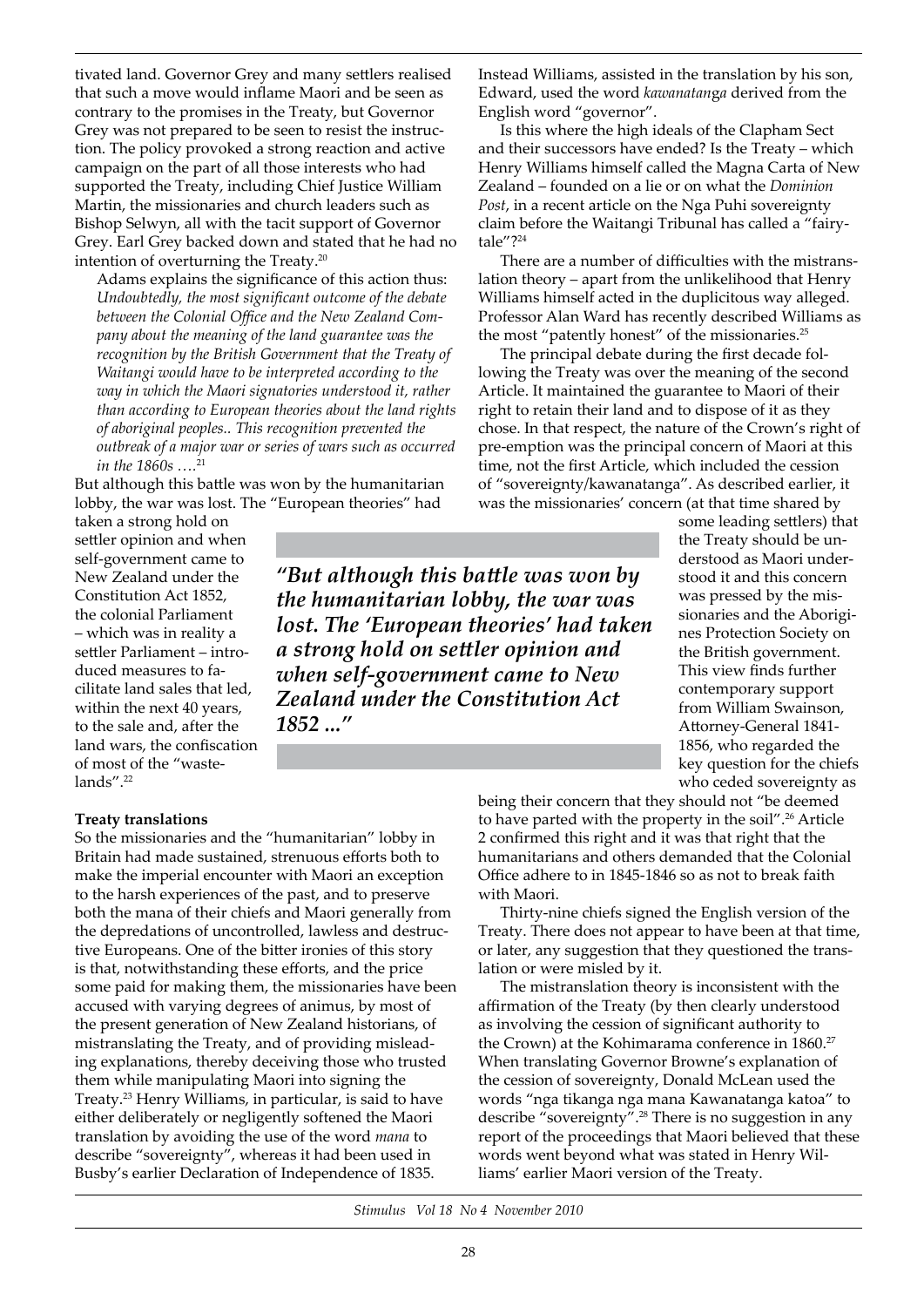#### **Mana in the Declaration of Independence, 1835**

The use of the word "mana" in the Declaration of Independence of 1835 has been made to carry more weight than the context and circumstances surrounding that document can properly bear. Ruth Ross criticises Williams for not using the word "mana" to describe sovereignty in the Treaty "when this same sovereign power and authority [declared in the Declaration] was to be ceded to the Queen by, among others, the very chiefs who had supposedly declared themselves possessed of it in 1835".

However, it was not the "same" sovereign power and authority that was being ceded by the Treaty. The Declaration was Busby's attempt to assert an independent sovereignty in the chiefs of the United Tribes. The aim was to confer some form of international standing on the chiefs for reasons of protecting shipping based in New Zealand and providing some form of deterrence against foreign powers, giving the British government some basis for extending its protection to New Zealand.29 No question of preserving mana or authority in the chiefs in relation to their lands was in issue. They were, in effect, asserting their mana against the world. Williams faced a very different situation

when translating the word "sovereignty" in translating the Treaty. The chiefs were being asked to cede only some of their chiefly authority. Of course no chief would have signed the Treaty if he was being asked to assign away all chiefly authority, but that is not the issue. Article 2 of the Treaty expressly preserved that authority in relation to lands, estates and other taonga, using the words "tino rangatira-

*"The question that needs to be addressed to reach a view on whether the word 'sovereignty' in the Treaty was adequately translated is: what did the framers of the Treaty mean by that word in the English version of the Treaty?"*

their concerns, clearly understood "kawanatanga" to refer to sovereignty in terms of only "those rights which were necessary for the government of the country". The whole of his comment on the meaning of "kawanatanga" and "rangatiratanga" deserves restatement in view of the serious criticisms now being made about Henry Williams' translation:

*The rights which the Natives recognised as belonging thenceforward to the Crown were such rights as were necessary for the Government of the Country, and for the establishment of the new system. We called them "Sovereignty"; the Natives called them "Kawanatanga," "Governorship."*

*This unknown thing, the "Governorship," was in some degree defined by a reference to its object. The object was expressed to be "to avert the evil consequences which must result from the absence of Law." To the new and unknown Office they conceded such powers, to them unknown, as might be necessary for its due exercise. To themselves they retained what they understood full well, the "tino Rangatiratanga," "full Chiefship," in respect of all their lands.*

*These rights of the Tribes collectively, and of the Chiefs have been since that time solemnly and repeatedly recog-*

> *nised by successive Governors, not merely by words but by acts. For, through the Tribes and through the exercise of the Chiefs' power and influence over the Tribes, all the cessions of*

*land, hitherto made by the Natives to the Crown, have been procured.*<sup>30</sup> Martin arrived in New Zealand as Chief Justice 18 months after the Treaty and was Chief Justice during the formative years that followed until 1857. He was a noted philologist and familiar with the Maori

tanga" to describe this. Williams had necessarily to use some lesser word to describe the form of sovereignty he and Hobson saw the chiefs as ceding.

The question that needs to be addressed to reach a view on whether the word "sovereignty" in the Treaty was adequately translated is: what did the framers of the Treaty mean by that word in the **English** version of the Treaty? Apart from Adams, few historians have addressed this question. This is the question to which Duncan Roper has devoted his forthcoming book, mentioned earlier. Roper points out that there was a significant shift in understanding of the meaning of "sovereignty" under the influence of Vattel, and other jurists. This question does however, feature in the evidence given both by Dame Anne Salmond and by Alan Ward, Paul McHugh and Samuel Carpenter at the recent Waitangi hearing on the Ngapuhi claims. Alan Ward's extended discussion of this issue is most instructive.

Chief Justice Sir William Martin, a strong humanitarian who was close to the missionaries and shared

language – he published a text in Maori educating Maori about their legal rights – and as a trained lawyer and holder of high judicial office<sup>31</sup> his views on the meaning of the words used in the Treaty deserve great respect. It is clear that he regarded kawanatanga as an entirely appropriate word to translate what the framers of the Treaty understood by "sovereignty".32 In this respect, the framers of the Treaty appear to have had a very different view of sovereignty from that espoused later by Governor Grey and the settlers under the influence of Vattel's sovereignty and Locke's wastelands theory.33

By 1860 the current had turned strongly against those who had been architects of the Treaty. The "humanitarian" lobby had ceased, well before then, to have influence in the Colonial Office. In New Zealand, power was in the hands of a governor and a settler-controlled Parliament that was openly hostile to the missionaries and the Aborigines Protection Society. The 1846 protest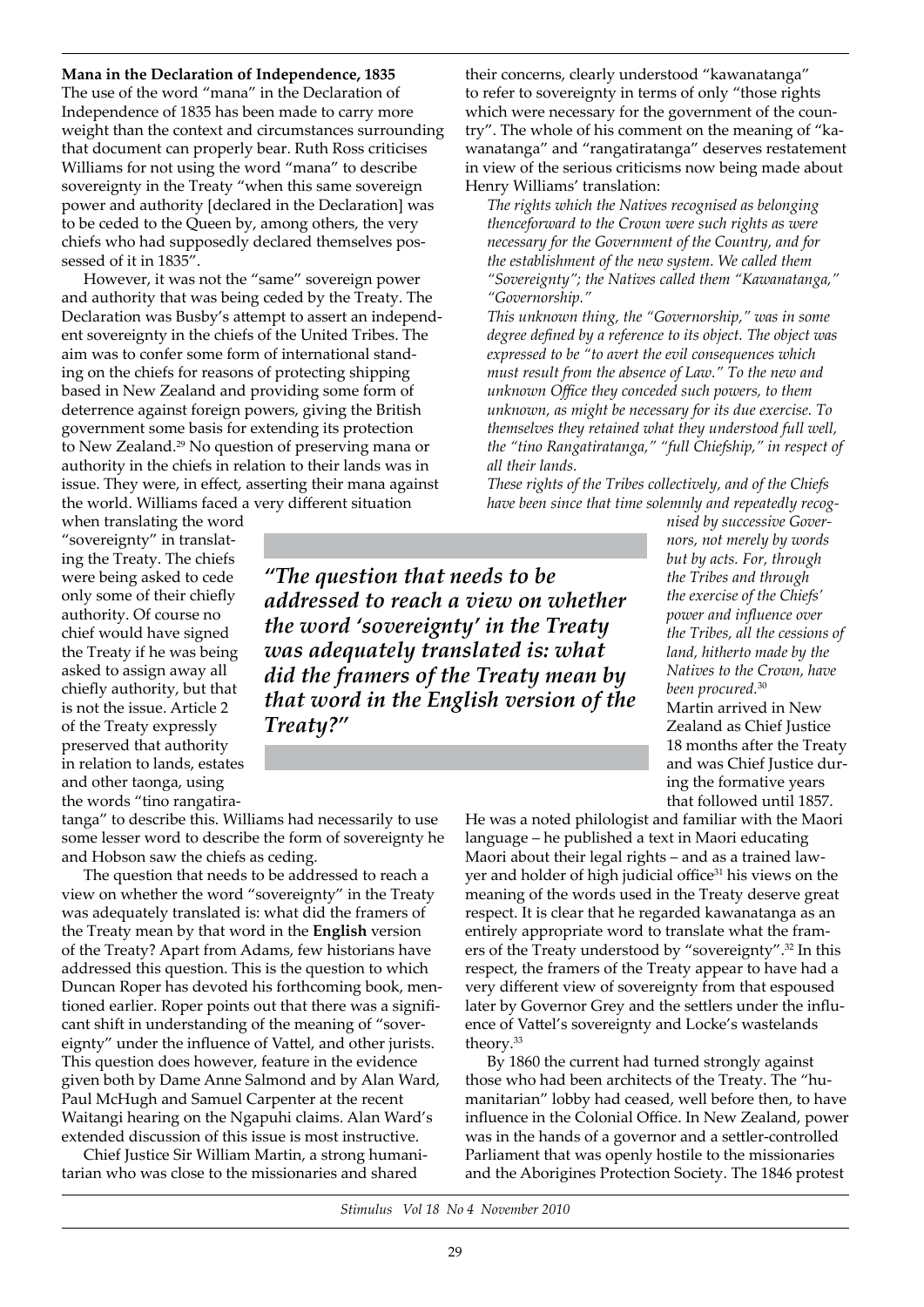over the meaning of the second Article succeeded because it had the support of many influential settlers, but later actions taken by the Aborigines Protection Society were largely unheeded. The 1852 Constitution Act was challenged as providing insufficient participation for Maori and the changes made in the Constitution when it was enacted in 1854 did little to address those concerns.34 The very serious injustices in the confiscation legislation following the New Zealand Wars of the early 1860s drew strong protests from the Society, which was pilloried by settlers for the "philo-Maori" position it and former Chief Justice Martin took.35 It was not until nearly 150 years later that the extent of those injustices was recognised. Had the Society been listened to, much bitterness could have been avoided.<sup>36</sup>

The New Zealand Wars of the mid-1840s and the 1860s were then almost inevitable. The voices of those such as Martin who opposed settler policy and advocated a policy of preserving the integrity and mana of Maori society were closely allied to the missionaries, and they, together with the missionaries, were ignored.37

#### **Endnotes**

**1.** A paper presented at the Wellington Theological Colloquium, 27 August 2010.

**2.** A recent detailed account of the origins and contribution of the Clapham Sect is given by Stephen Tomkins, *The Clapham Sect* (Oxford: Lion Hudson, 2010). Tomkins at p11 attributes the name "Clapham Sect" to James Stephens, son of a celebrated member of the "sect", writing in an article in the *Edinburgh Review* of 1844.

**3.** Keith Newman, *Bible and Treaty* (Auckland: Penguin, 2010), 20-26, outlines the connection of the Clapham Sect with New Zealand. **4.** Robin Furneaux, *William Wilberforce* (Vancouver: Regent College,

1974), 322-331.

**5.** For an illustration of the change this brought in India, see William Dalrymple*, White Mughals* (London: Flamingo, 2003).

**6.** Tomkins, *Clapham Sect*, 123-124.

7. James Belich, *Replenishing the Earth* (Oxford: Oxford University Press, 2009).

**8.** The often-repeated assertion that the Clapham Sect was concerned about the plight of slaves on the other side of the world but neglected the plight of the nearby English working classes is a calumny put about at the time by the West Indian slaving lobby and taken up by Richard Cobbett, noted for his extravagant attacks on opponents. In fact, although their principal efforts went into the abolition of slavery, moral reformation and the opening up of India to missionaries, they were active in numerous causes to improve the position of the English poor, such as reforms in factories, prison, and the treatment of convicts which gave the impetus to Lord Shaftesbury's reforms in the next generation. Sadly, Keith Sinclair repeats this quite unfounded accusation in *The Origins of the Maori Wars* (Wellington: New Zealand University Press, 1957), 23: "In the early nineteenth century the humanitarian movement, with little exception, provides the ignoble spectacle of solicitude for the savage but not the industrial poor." Better founded is the accusation that they opposed trade unions and supported Pitt's measures to suppress dissent, but it must be recognised that this was the period of the French Revolution and the Napoleonic wars.

University Reprint.

**10.** Report from the Select Committee on Aborigines 1836, reprinted 1966 by C. Srtuick, Capetown.

**11.** Samuel Carpenter, *Te Wiremu, Te Puhipi, He Wakaputanga Me Te Tiriti, Report Commissioned by Waitangi Tribunal (*November 2009, WAI 1040, Record of Inquiry Doc A17), 11, n29, refers to correspondence between James Busby and Buxton. Busby was very likely a supporter of the Aborigines Protection Society.

**12.** Sinclair, *Maori Wars*, 24-26; Claudia Orange, *The Treaty of Waitangi* (Wellington: Allen & Unwin, 1987), 23-31.

**13.** Peter Adams, *Fatal Necessity* (Auckland: Auckland UP / Oxford UP, 1976), 108.

**14.** Adams, 128-129; Newman, *Bible and Treaty*, 142-145.

**15.** Adams, 119, 124–129.

**16.** Adams, 132.

**17.** Patricia Burns, *Fatal Success* (Auckland: Heinemann Reed, 1989), 96-97.

**18.** A significant treatment of this whole issue is given by Dr Duncan Roper in a study nearing completion and expected to be published next year.

**19.** *First Annual Report of the Aborigines Protection Society* 1838, Cornell University Reprint.

**20.** Orange, *Treaty of Waitangi*, 126-131. The imperial Parliament's Wastelands Amendment Act 1846 stated that the Wastelands Act 1842 was not to apply to New Zealand.

**21.** Adams, 207.

**22.** Adams, 209.

**23.** This mistranslation theory was first put forward by Ruth Ross in "Te Tiriti o Waitangi: texts and translations", *New Zealand Journal of History* vol 6 no 2 (1972) 129 -157. It was recently reiterated by Dame Anne Salmond before the Waitangi Tribunal in the Nga Puhi claims. **24.** "The Fight for Truth", *Dominion Post* (16 October 2010).

**25.** See Brief of Evidence of Professor Ward, dated 17 December 2009, (Wai 1040 #A19), 111.

**26.** William Swainson, *New Zealand and its Colonization* (London: Smith Elder &Co, 1859), 81.

**27.** Orange, *Treaty of Waitangi*, 145-154 discusses the Kohimarama conference in some detail. She states that "the most important idea that Maori took away from the Conference was that their mana was guaranteed".

**28.** Ruth Ross, "Te Tiriti", 139 citing *Te Karere Maori,* Auckland, 14 July 1860, 6. Ross observes that later when Donald McLean near the close of the conference` cited the Treaty again he did so from Williams translation but gave no explanation for the differences between this and his own translation cited earlier.

**29.** Orange, *Treaty of Waitangi*, 21.

**30.** Sir William Martin, *The Taranaki Question* ,1860 available at www. NZETC.org.tm/scholarly/tei-martara-ti-body-d1-d1-.html

**31.** G.P. Barton QC, "William Martin", in W.H. Oliver (ed), *Dictionary of New Zealand Biography* Vol 1 (Wellington: Bridget Williams Books, 1990), 277-279.

**32.** Ruth Ross refers to this statement by Martin at p140 of her article. She dismisses it as being "missionary Maori", but that is not the issue. The question rather is whether, missionary Maori or not, the word was understood by Maori. Ross acknowledges that Maori were familiar with use of the term *kawana* to describe the Australian governors, and were aware of its use in scripture and the liturgy. Ross could have added that Maori were certainly using the word to refer to the mana and deference given to Hobson.

**9.** *First Annual Report of the Aborigines Protection Society* 1838, Cornell

**33.** The evidence of historians Professor Alan Ward and Samuel Car-